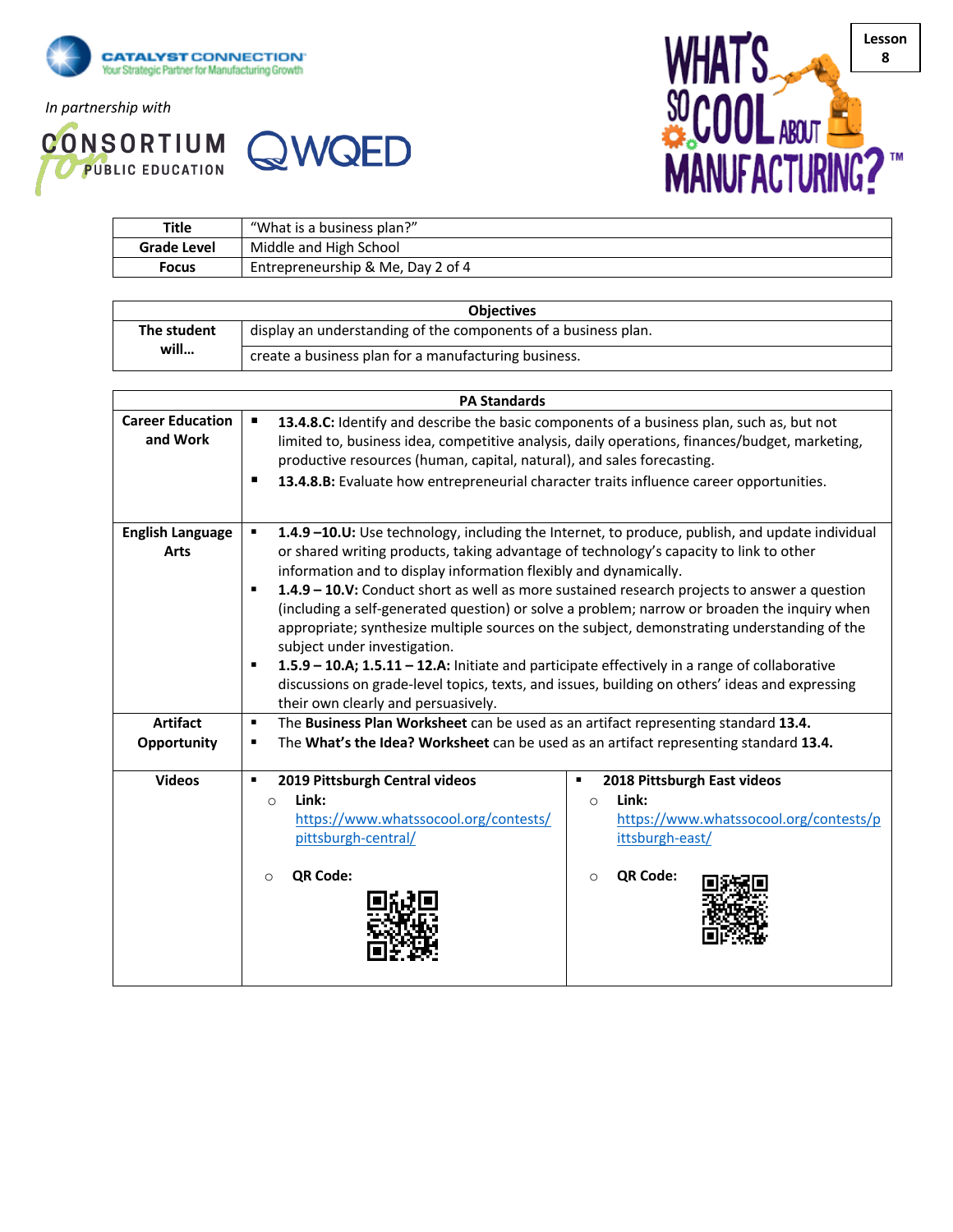| <b>Lesson Plan</b>    |                                                                                                                                                                                                                                                                                                                                                                                                            |  |
|-----------------------|------------------------------------------------------------------------------------------------------------------------------------------------------------------------------------------------------------------------------------------------------------------------------------------------------------------------------------------------------------------------------------------------------------|--|
|                       | <b>Materials Needed</b>                                                                                                                                                                                                                                                                                                                                                                                    |  |
|                       |                                                                                                                                                                                                                                                                                                                                                                                                            |  |
| $\bullet$             | <b>Business Plan Worksheet</b>                                                                                                                                                                                                                                                                                                                                                                             |  |
|                       | What's the Idea? Worksheet                                                                                                                                                                                                                                                                                                                                                                                 |  |
|                       | Internet access                                                                                                                                                                                                                                                                                                                                                                                            |  |
|                       | "What's So Cool About Manufacturing?" videos<br><b>Prior Knowledge</b>                                                                                                                                                                                                                                                                                                                                     |  |
|                       |                                                                                                                                                                                                                                                                                                                                                                                                            |  |
| <b>Business Plans</b> |                                                                                                                                                                                                                                                                                                                                                                                                            |  |
| $\circ$               | In order to properly engage with this lesson, the teacher will need to be comfortable explaining the<br>components of a business plan.                                                                                                                                                                                                                                                                     |  |
| $\circ$               | The Pennsylvania Department of Education's CEW Standards lists these terms. Please see CEW<br>13.4.8.C.                                                                                                                                                                                                                                                                                                    |  |
| $\circ$               | The National Federation of Independent Business (NFIB) website outlines the seven essential sections<br>of a business plan. It is a useful tool for the teacher and students:                                                                                                                                                                                                                              |  |
|                       | https://www.nfib.com/content/resources/start-a-business/7-essential-sections-of-a-business-plan-<br>49946/                                                                                                                                                                                                                                                                                                 |  |
| $\circ$               | For further information on entrepreneurship, explore this website from the Network for Teaching<br>Entrepreneurship, where the eight main concepts of an entrepreneurial mindset are explored:<br>https://www.nfte.com/wp-content/uploads/2017/07/NFTE-2016-Alumni-Survey-Report-<br>2.10.20171.pdf                                                                                                        |  |
| Warm-Up               |                                                                                                                                                                                                                                                                                                                                                                                                            |  |
| $\circ$               | What do you think it takes to become an entrepreneur? [3 minutes]                                                                                                                                                                                                                                                                                                                                          |  |
|                       | "In 3 minutes, brainstorm what you think it takes to become an entrepreneur?"                                                                                                                                                                                                                                                                                                                              |  |
| <b>Body</b>           |                                                                                                                                                                                                                                                                                                                                                                                                            |  |
| $\circ$               | What do I need to become an entrepreneur? [15 minutes]<br>Using the Business Plan Worksheet, students will work in small groups to define all terms.<br>Students should be encouraged to use the NFIB website listed above.                                                                                                                                                                                |  |
| $\circ$               | A manufacturing business plan. [15 minutes]                                                                                                                                                                                                                                                                                                                                                                |  |
|                       | Choose a manufacturing business video that is interesting to you, use that video, the business'<br>٠<br>website, and the Business Plan Worksheet to complete the What's the Idea? Worksheet. The<br>students may also need to use a little of their imagination to completely fill out the worksheet.<br>They may need to ask themselves, "How do I think the business would respond to this<br>question?" |  |
| O                     | Share [5 minutes]                                                                                                                                                                                                                                                                                                                                                                                          |  |
|                       | Individually, students share their What's the Idea? Worksheet with a peer. They can and<br>٠<br>should use the lists that their group or the class created, choosing which traits and skills they<br>most identify with and are most interested in, personally.                                                                                                                                            |  |
| Closing               |                                                                                                                                                                                                                                                                                                                                                                                                            |  |
| $\circ$               | Reflection [5 minutes]<br>On an exit slip, respond to this: "Looking at your What's the Idea? Worksheet, think about if<br>this is a viable business that will be able to expand in the future. What suggestions would you<br>make to strengthen their business?"                                                                                                                                          |  |

e<br>San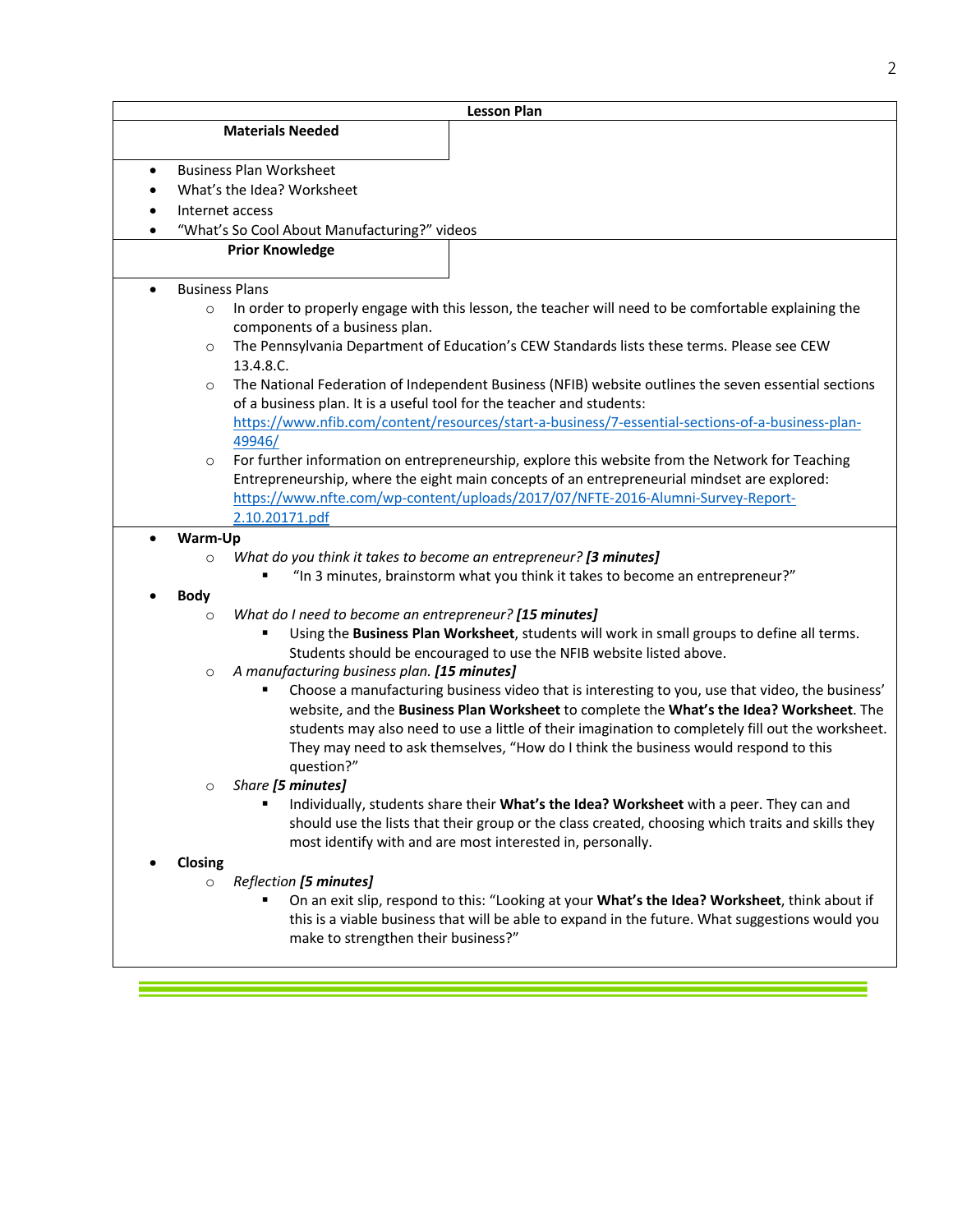## **Directions:**

Use the NFIB website or another credible website to define the components of a business plan.

| <b>Business Plan Component</b>                          | Definition |
|---------------------------------------------------------|------------|
| <b>Business Idea</b>                                    |            |
| <b>Competitive Analysis</b>                             |            |
| <b>Daily Operations</b>                                 |            |
| Finances/Budget                                         |            |
| Marketing                                               |            |
| Productive Resources (human, capital,<br>natural, etc.) |            |
| <b>Sales Forecasting</b>                                |            |